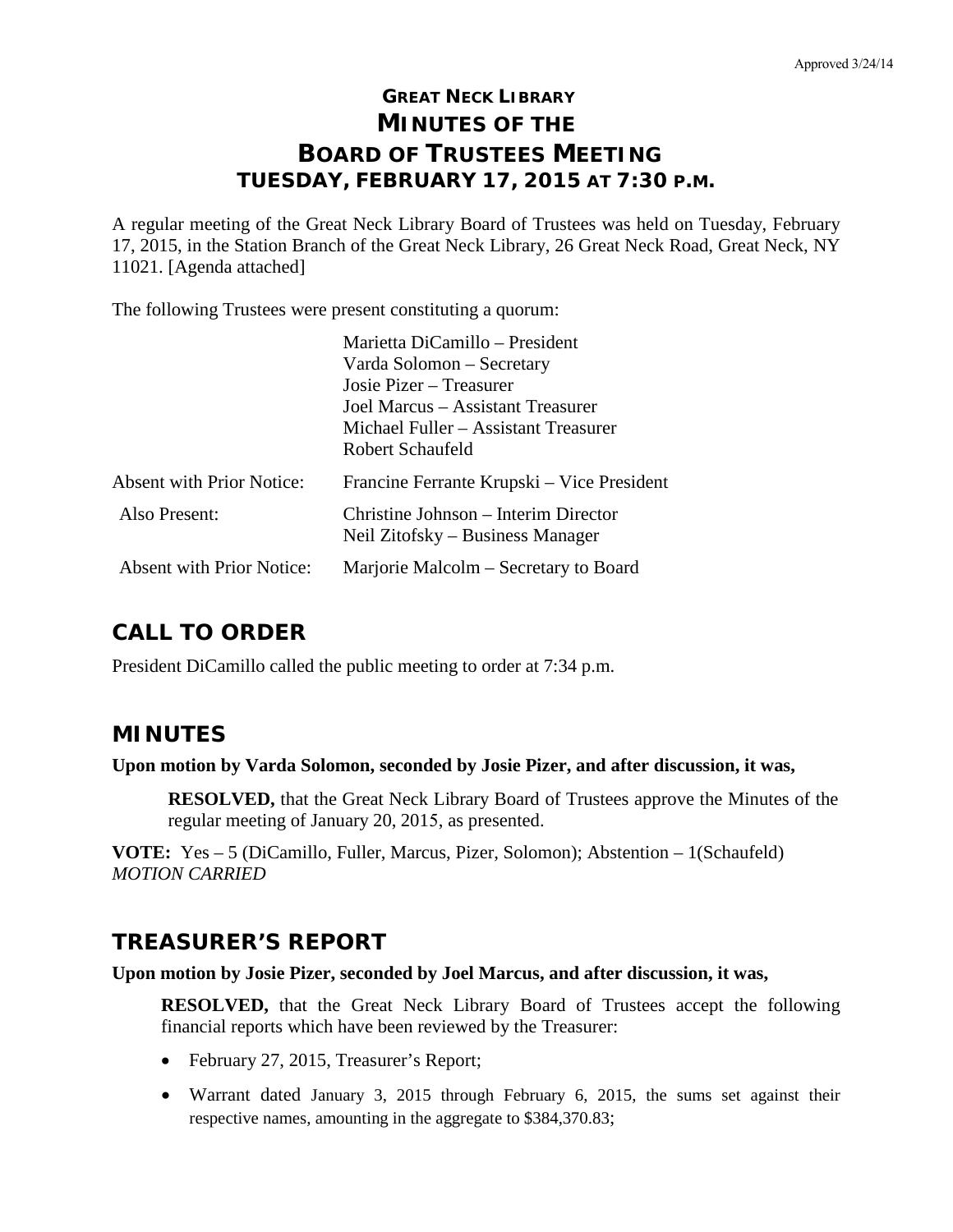• Payroll Warrants for pay dates January 8, and January 22, 2015, which have been reviewed by the Treasurer, in the amounts of \$123,367.49 and \$119,901.06 respectively, for a total of \$243,268.55.

\_\_\_\_\_\_\_\_\_\_\_\_\_\_\_\_\_\_\_\_\_\_\_\_\_\_\_\_\_\_\_\_\_\_\_\_\_\_\_\_\_\_\_\_\_\_\_\_\_\_\_\_\_\_\_\_\_\_\_\_\_\_\_\_\_\_\_\_\_\_

**VOTE:** Yes – 6 (DiCamillo, Fuller, Marcus, Pizer, Schaufeld, Solomon) *MOTION CARRIED UNANIMOUSLY*

# **PAYROLL CHANGES**

### **Upon motion by Josie Pizer, seconded by Robert Schaufeld, and after discussion, it was,**

**RESOLVED,** that the Great Neck Library Board of Trustees accept the Payroll Changes of January 16, 2015 through February 6, 2015, as presented, and which have been reviewed by the Finance Committee.

Mr. Zitofsky confirmed that there were no changes to the Payroll Report during this period.

**VOTE:** Yes – 6 (DiCamillo, Fuller, Marcus, Pizer, Schaufeld, Solomon) *MOTION CARRIED UNANIMOUSLY*

# **REPORTS**

## **Branch Committee**

Trustee Fuller stated that he will be scheduling a Branch Committee meeting in the month of March.

## **Building Advisory Committee (BAC)**

The BAC met on February 5 with Calgi to review the status on the Main Building Project. The Chair opened the meeting and after introductions, she turned the meeting over to Dominic Calgi. The BAC reviewed the status on the parking variance, fire sprinkler requirement, building permit application, asbestos abatement, trailers, VRD contract status, material testing status, and the building schedule. There was also an update from the Interim Director regarding the art appraisal. We are on the BZA calendar for March 18. The meeting starts at 10:00 a.m. but we do not know when we will be called. Both KGD and our attorney will be there. The next meeting of the BAC will be February 19 at Parkville.

## **Director Search Committee**

The Committee met on Wednesday, February 11 at 7:30 p.m. in the Parkville Branch Community Room. President DiCamillo chaired the meeting. Trustees Pizer, Solomon, Marcus, and Schaufield, along with Interim Director Christine Johnson, as well as Nick Camastro and Linda Burghardt attended.

The only item on the agenda was a discussion concerning the interview process and expense reimbursement for the applicants. It was agreed there would be three selection rounds: Initial Skype Interview, Face-to-Face Interview (no more than five candidates) and Face-to-Face Interview (no more than three candidates; meet with the entire Great Neck Library staff. It was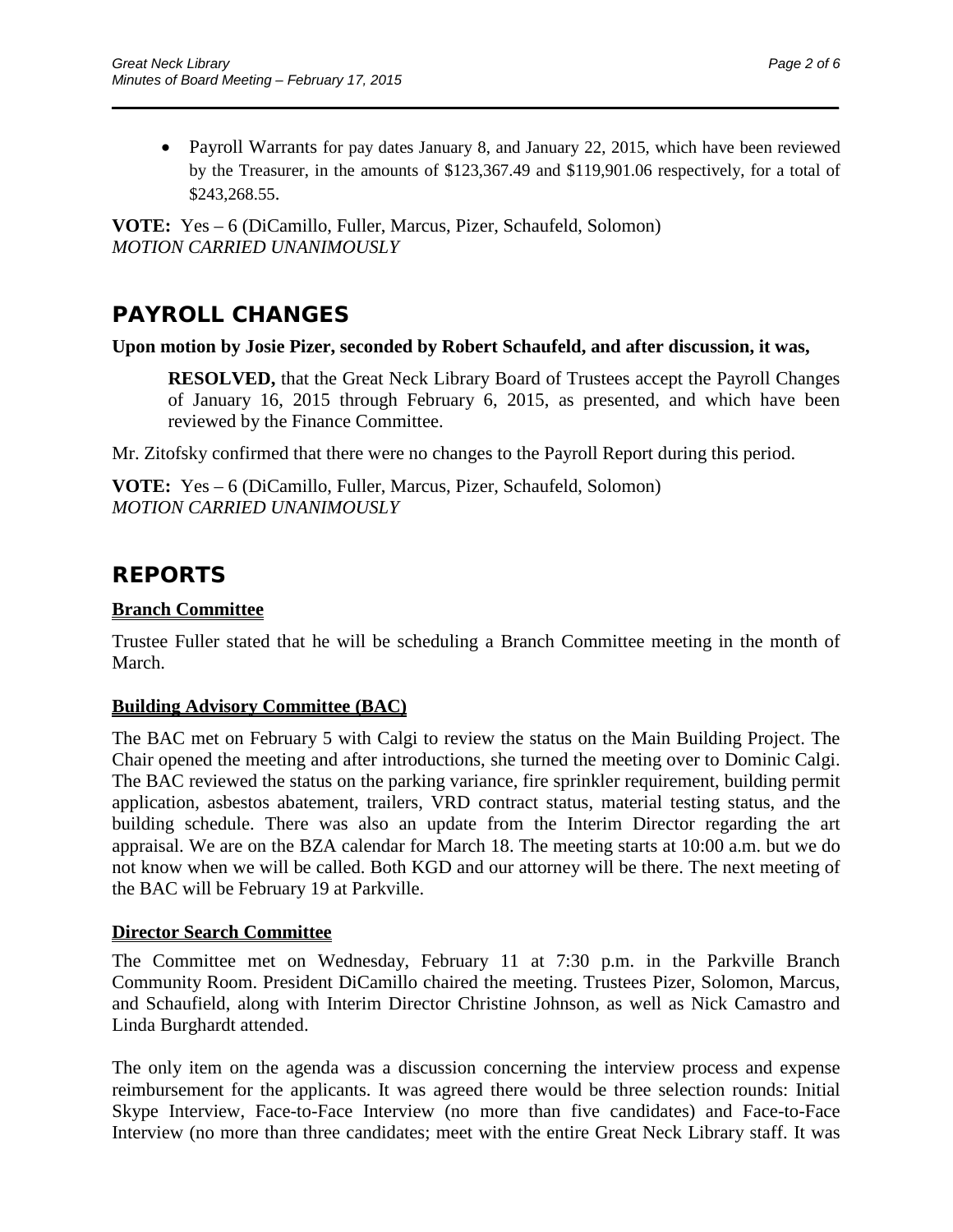further discussed that the Committee would recommend that the Great Neck Library reimburse any prospective applicant who travels further than 50 miles to the interview. Applicants travelling more than 50 miles will be reimbursed at the IRS mileage, lowest roundtrip airfare, taxi cost, and one night hotel cost.

\_\_\_\_\_\_\_\_\_\_\_\_\_\_\_\_\_\_\_\_\_\_\_\_\_\_\_\_\_\_\_\_\_\_\_\_\_\_\_\_\_\_\_\_\_\_\_\_\_\_\_\_\_\_\_\_\_\_\_\_\_\_\_\_\_\_\_\_\_\_

The Committee requested that the Interim Director contact Pro Libra and whether Pro Libra or the Great Neck Library would be responsible for the air travel arrangements. The recommendation for the reimbursement of travel expense is not to exceed \$12,000 for all interviews. We also discussed a relocation supplement and after a lively discussion, a recommendation was made to provide \$5,000 in relocation expenses.

### **Policy Committee**

There was a discussion whether the newly formed committees (Programming, Technology, etc.) were consistent with the library's current policy. President DiCamillo said these were temporary committees, and therefore were covered by the existing policy.

### **Interim Director's Report**

Text of written report below:

#### *Trailer Permits*

On January 13 the Server Trailer was delivered and placed, according to the plan developed in Relocation, parallel to Bayview Avenue in the upper parking lot. On January 20, I received phone calls from the Village of Saddle Rock that residents were not happy with the view of the trailer. Based on a decision made at the January 20 Board Meeting, Cassone returned on February 5 and moved the trailer 90 degrees and approximately 15 feet south to run parallel to the DEC land at the request of Mayor Levy. On Wednesday, February 11, JHACs completed running the electrical conduit from the pole that they had installed on January 15 to the new trailer location. PSEG was there at the same time, by happenstance, and was able to confirm with JHACs that running power to the pole and meter should be a straightforward task. As soon as PSEG completes this switch, Verizon will come and connect the network using the same pole and conduit that JHACs installed.

After multiple delays, I was finally able to pick-up the permit for the two storage trailers on Tuesday, February 3. The storage trailers were delivered and placed in the lower level parking lot, also parallel to the DEC land on Monday, February 9. As this location is also not what was originally planned, I returned to the Town of North Hempstead on Wednesday, February 11 and filed the two amended permit requests and requested via email that the inspector come to site to approve the trailer placements.

The movers returned to the library on Saturday, February 7 to finish breaking down the under-mezzanine shelving that is being stored onsite in the trailers. They spent this past week loading the trailers and should be fully finished with their work by this afternoon. At this point, with the exception of the maintenance/server office corridor, the Main building is ready for demo.

#### *Construction Update*

On Thursday, February 12, Calgi scheduled the first pre-construction team meeting. In addition to Charlie Wohlgemuth and myself, the attendees were Dominic Calgi, David Chen and Ken Sans from Calgi, Patrick Meany from KGD, John Paciulli of Insight Environmental, and Vinny Pacheco, Mark Foster and Amanda ? from VRD. Once construction begins, we will be meeting on a weekly basis Wednesday mornings at 10:30 a.m. The next scheduled meeting for this team is February 25. The main purpose of this meeting, besides introductions, was to review the contract terms regarding safety and billing and to discuss the staging for the asbestos abatement.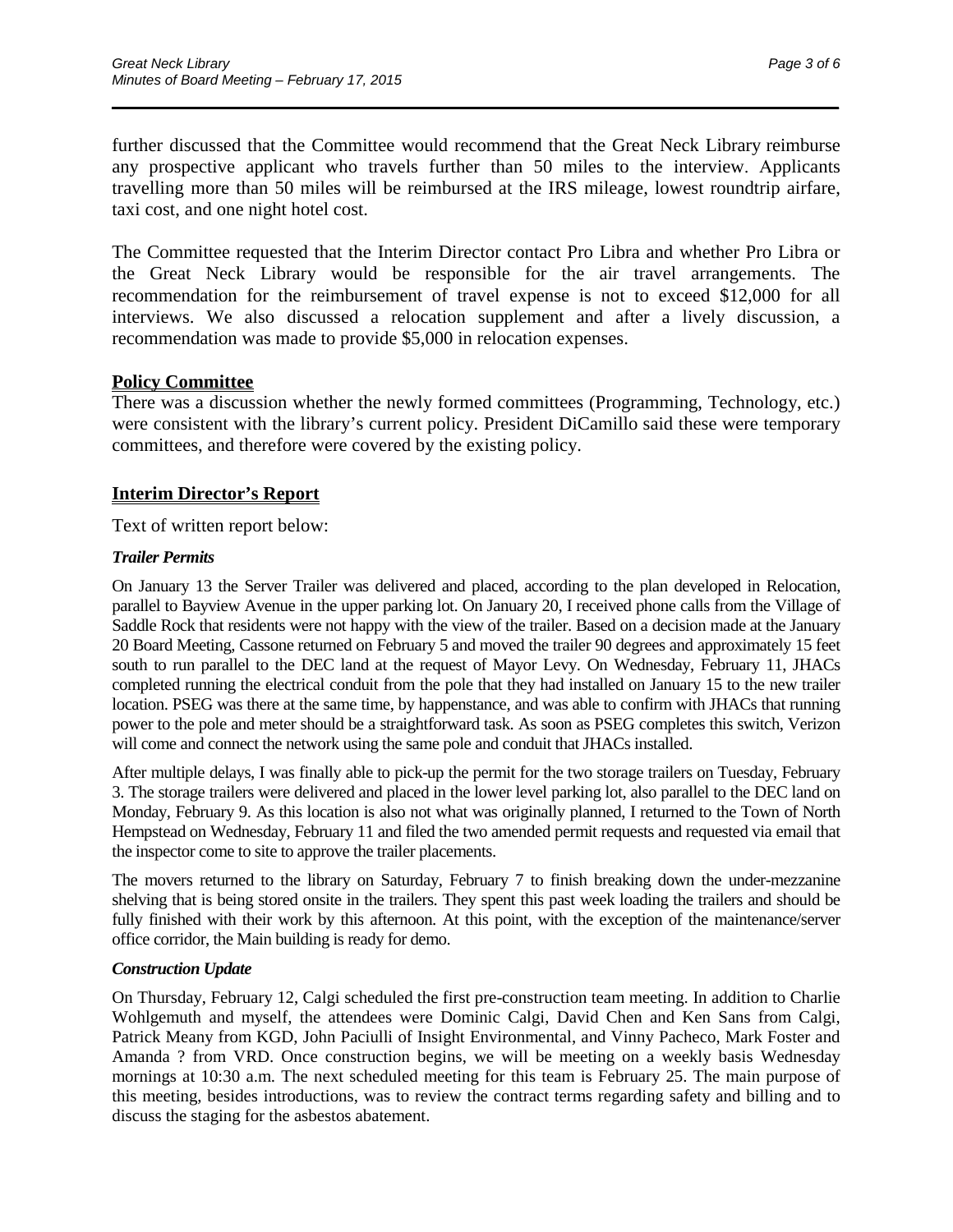Since Monday, February 9, VRD has had workers on site removing ceiling and flooring coverings and beginning demo of the front lobby entrance. The asbestos abatement vehicles from Brody Contracting arrived onsite on Tuesday, February 10. Unfortunately, they parked in the same place from where we had just moved the Server Trailer! Luckily we have yet to receive any complaints. During the week of February 16, preparatory work for the asbestos removal will begin. The actual abatement process is not scheduled to begin until the following week. I have attached a sample letter from Insight Environmental clarifying the safety of the work. The lower level corridor will be sealed off from the rest of the building so that, if necessary, maintenance and computer staff can access the area only when active abatement is not occurring. There is still a chance that we may be able to physically remove the server and staff prior to work beginning, but this will all hinge on PSEG and Verizon completing their connections, and getting CorStar onsite to disassemble the server room and assist with the relocation into the trailer. Dominic Calgi has been following up with PSEG, but has not yet received a firm date.

\_\_\_\_\_\_\_\_\_\_\_\_\_\_\_\_\_\_\_\_\_\_\_\_\_\_\_\_\_\_\_\_\_\_\_\_\_\_\_\_\_\_\_\_\_\_\_\_\_\_\_\_\_\_\_\_\_\_\_\_\_\_\_\_\_\_\_\_\_\_

#### *Technical Services*

Attached is the Materials Processing Report for the month of January. An additional 427 items were discarded this month. We are still maintaining a public book sale area in the front entrance to Parkville, sending requested discarded titles to Better World Books, and boxing the remainder of items that are in good condition for pick-up by Big Brothers, Big Sisters. As we are beginning to run into the anticipated issue of overcrowded shelves at the branches, in particular at Station, we have created a Temporary Storage location in the backroom at Parkville. Items shelved here will show in the computer as Parkville Storage and can be retrieved by staff for patron use.

#### *Website Renovation Updates*

In January, I was able to spend a little more time working with our Web Designer, Shuqian Zhang, to bring our BAC webpage more up-to-date. There are still changes that need to be made, but I think that the Board will be pleased with the developments at *http://greatnecklibrary.org/libinfo/libreno.php*. There is graphical link to this page from the main page: Main Building Renovation Process & Progress Information.

Also on this page is a link to the Flickr site (https://www.flickr.com/photos/131150979@N08/) that was created by Cindy Simeti, our new Graphic Designer, showing photos to document Main's renovation project. Cindy is working with Pam Levin, our A/V Librarian to create a documentary film of the renovation project.

#### *Programming*

In January, I met with Debbie Feldman, our Programming Editorial Assistant, Cindy Simeti and Pam Levin to discuss Adult Programming for the months of April through June. We have three new community partners: the Village of Saddle Rock, Temple Beth El and Atria Cuttermill that are willing to host library programs on our behalf. Debbie has been working with these groups and we are scheduling various adult programming that will be held off-site at these venues. Press releases and newsletter publicity are being prepared jointly with these new partners.

At this meeting, we also discussed ways to broaden our interest and attendance by scheduling more programs that would appeal to younger audiences and various ethnic groups in the community. We are going to use our location at Station to partner with Starbucks and Planet Fitness to advertise to these non-traditional potential library user groups.

#### *Museum Passes*

We are currently reviewing our Museum Pass program to see if there is a need to change our offerings. I would like to upgrade our passes to the Long Island Children's Museum, one of our most popular tickets, from two attendees to four attendees to better serve our families using these passes. We are also exploring other local museum options and will prepare a report with our recommendations.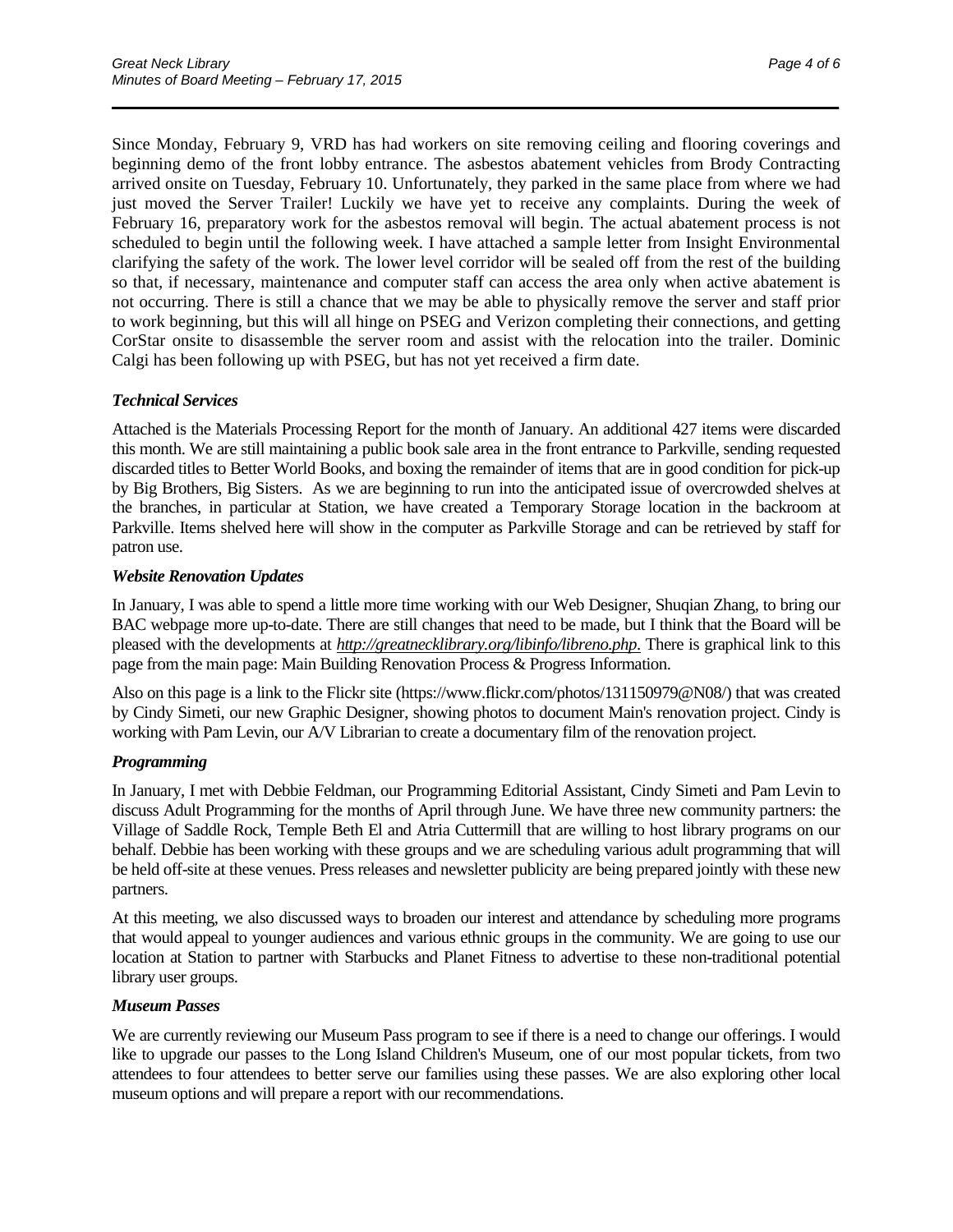#### *Staff*

Library Staff continue to do an outstanding job in adapting to the enormous amount of change experienced in our institution over the last 4 months. Staff relocated to the branches are beginning to feel more at home, as are our patrons. As more and more patrons are discovering our branches, we are finding that for certain shifts, especially on the week-ends, we do not have a sufficient number of Staff scheduled. This is an issue that I will discuss in more detail with the Personnel Committee.

\_\_\_\_\_\_\_\_\_\_\_\_\_\_\_\_\_\_\_\_\_\_\_\_\_\_\_\_\_\_\_\_\_\_\_\_\_\_\_\_\_\_\_\_\_\_\_\_\_\_\_\_\_\_\_\_\_\_\_\_\_\_\_\_\_\_\_\_\_\_

#### *Bookdrops*

Patrons are requesting that the Library maintain a bookdrop near the Main Building. We had continued to allow access to the bookdrop at Main, but now that work is actually beginning in this area, we will need to lock the bookdrop. I would recommend that we place a bookdrop on the cement pad that is just south of the Library lot at Main, but of course this would require maintenance of the pathway to the bookdrop as well as necessitate emptying and delivery of those materials.

We are also finding that the bookdrop at Station is not large enough to handle the increased number of returns at that branch. We need to investigate installing a larger, dual drop bookdrop at that site, and perhaps moving the smaller bookdrop either inside the lobby, where it previously was located, or to the Main Library site. As we no longer have a Relocation Committee, I would suggest that we discuss these issues at the next BAC meeting on February 19.

# **NEW BUSINESS**

### **Committee Assignments**

| <b>BRANCH</b>                  | <b>FINANCE</b>                    | PERSONNEL REORGANIZATION    |
|--------------------------------|-----------------------------------|-----------------------------|
| Marietta DiCamillo             | Marietta DiCamillo                | Marietta DiCamillo (Chair)  |
| Francine Ferrante Krupski      | Michael Fuller                    | Francine Ferrante Krupski   |
| Michael Fuller (Chair)         | <b>Joel Marcus</b>                | Josie Pizer                 |
| Varda Solomon                  | Josie Pizer (Chair)               | Christine Johnson           |
| Christine Johnson              | Christine Johnson                 | Deidre Goode                |
|                                | Neil Zitofsky                     | Janet Fine                  |
| <b>BUILDING ADVISORY (BAC)</b> |                                   | Neil Zitofsky               |
| Marietta DiCamillo (Chair)     | <b>FUNDRAISING</b>                |                             |
| <b>Joel Marcus</b>             | Marietta DiCamillo                | <b>POLICY &amp; BYLAWS</b>  |
| Josie Pizer                    | Francine Ferrante Krupski (Chair) | Marietta DiCamillo          |
| Varda Solomon                  | Michael Fuller                    | Francine Ferrante Krupski   |
| Deidre Goode                   | Josie Pizer                       | Joel Marcus (Chair)         |
| Christine Johnson              | <b>Joel Marcus</b>                | Robert Schaufeld            |
| Neil Zitofsky                  | Robert Schaufeld                  | Christine Johnson           |
| Pamela Levin                   | Varda Solomon                     | Neil Zitofsky               |
| Charles Wohlgemuth             | Christine Johnson                 |                             |
| Ralene Adler                   | Neil Zitofsky                     | PROGRAMMING REVIEW (PRC)    |
| Mike Currie                    | Pamela Levin                      | Marietta DiCamillo          |
| Don Dillon                     | Rebecca Gilliar                   | <b>Joel Marcus</b>          |
| Allegra Goldberg               | Norman Rutta                      | Josie Pizer                 |
| Leslie Kahn                    | Marianna Wohlgemuth               | Varda Solomon (Chair)       |
| Amy Levinson                   |                                   | Christine Johnson           |
| Marianna Wohlgemuth            |                                   | <b>Additional Staff TBD</b> |
|                                |                                   |                             |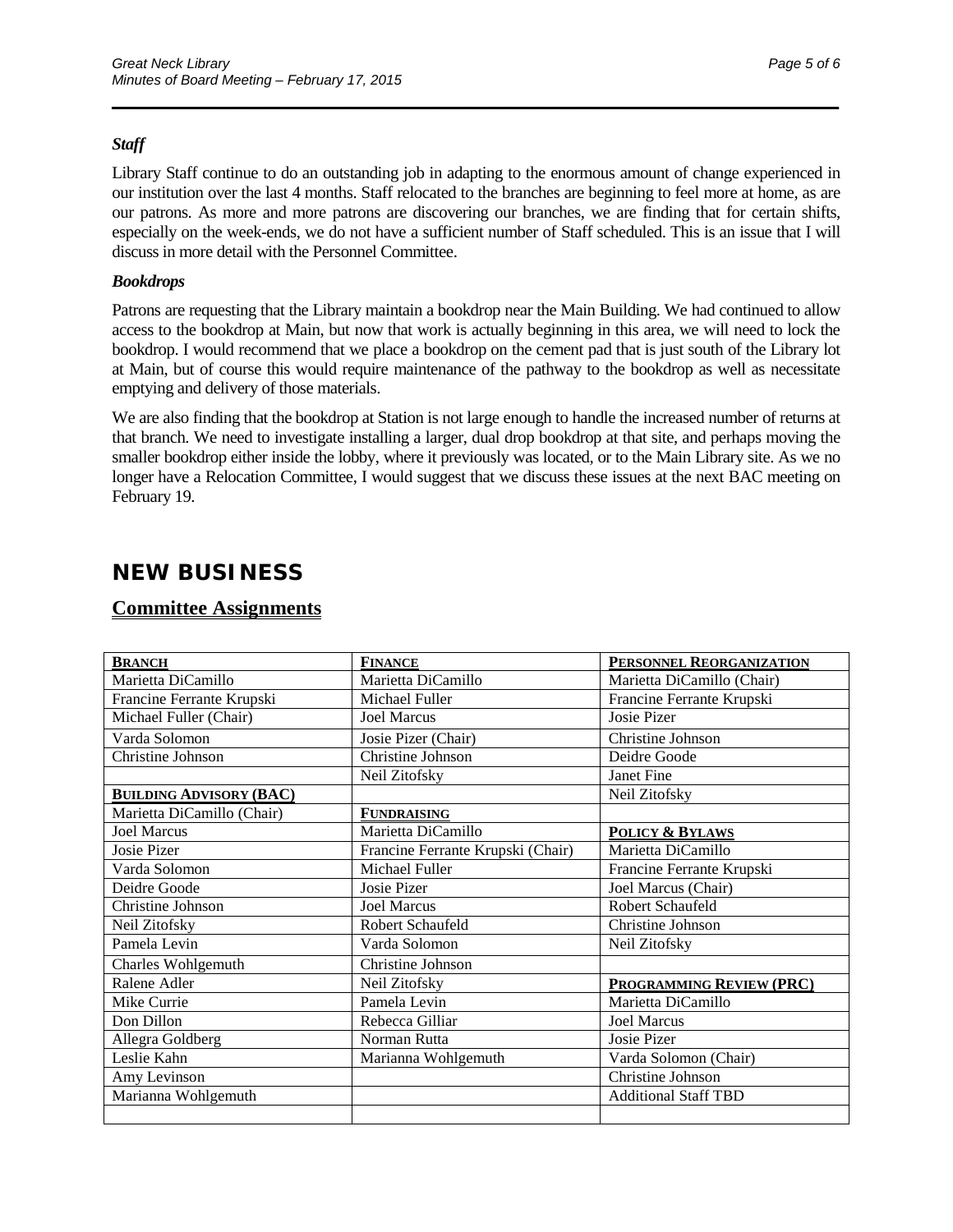| <b>BUILDING ADVISORY OUTREACH</b> | <b>LONG RANGE PLANNING</b> | <b>WEBSITE/TECHNOLOGY</b>   |
|-----------------------------------|----------------------------|-----------------------------|
| <b>Joel Marcus</b>                | Marietta DiCamillo         | Marietta DiCamillo          |
| Josie Pizer (Chair)               | Michael Fuller             | Francine Ferrante Krupski   |
| Christine Johnson                 | Robert Schaufeld           | Michael Fuller              |
| Michael Currie                    | Varda Solomon (Chair)      | Robert Schaufeld (Chair)    |
| Amy Levinson                      | Christine Johnson          | Christine Johnson           |
| Alice Merwin                      | John Aubrey                | Janet Fine                  |
| Marianna Wohlgemuth               | <b>Justin Crossfox</b>     | <b>Additional Staff TBD</b> |
|                                   |                            |                             |
| <b>DIRECTOR SEARCH</b>            | <b>NLS FUNDING</b>         |                             |
| Marietta DiCamillo                | Marietta DiCamillo (Chair) |                             |
| Francine Ferrante Krupski (Chair) | Janet Nina Esagoff         |                             |
| Michael Fuller                    | Josie Pizer                |                             |
| <b>Joel Marcus</b>                | Christine Johnson          |                             |
| <b>Josie Pizer</b>                | Neil Zitofsky              |                             |
| Robert Schaufeld                  | Marianna Wohlgemuth        |                             |
| Varda Solomon                     |                            |                             |
| Christine Johnson                 | <b>PERSONNEL</b>           |                             |
| Nicholas Camastro                 | Marietta DiCamillo         |                             |
| Janet Fine                        | Francine Ferrante Krupski  |                             |
| Sandra Garrison                   | Josie Pizer (Chair)        |                             |
| Deidre Goode                      | Varda Solomon              |                             |
| Linda Burghardt                   | Christine Johnson          |                             |
| Amy Levinson                      |                            |                             |

\_\_\_\_\_\_\_\_\_\_\_\_\_\_\_\_\_\_\_\_\_\_\_\_\_\_\_\_\_\_\_\_\_\_\_\_\_\_\_\_\_\_\_\_\_\_\_\_\_\_\_\_\_\_\_\_\_\_\_\_\_\_\_\_\_\_\_\_\_\_

### **Addition of Installation of Public Address System to Renovation Scope of Work**

**Upon motion by Joel Marcus and seconded by Robert Schaufeld, and after discussion, it was,**

**RESOLVED,** that the Great Neck Library Board of Trustees approve the installation of the speakers and technology required to enable the use of the Library's Select Telecom telephone system to also function as a paging and public address system at a cost not to exceed \$12,000. This amount to be charged to the Main Building and Special Services fund.

The Business Manager explained that \$12,000 is in the Capital Fund Budget for items not covered by the bond, but the Board must vote on each item separately to allocate the money. There will be another motion at a future meeting for the induction loop system. The public address system is basically an upgrade to the phone system to include the public address system.

Trustee Pizer asked about the total amount that will be coming out of the Main Building and Special Services Fund for these items. Trustee Solomon suggested that these items might be purchased through grants. Trustee Fuller wanted to be sure that a generator would also be covered. A member of the public wanted to know if the new PA system would be available even if the phone system went down.

Public Comment: Maxine Marcus

**VOTE:** Yes – 6 (DiCamillo, Fuller, Marcus, Pizer, Schaufeld, Solomon) *MOTION CARRIED UNANIMOUSLY*